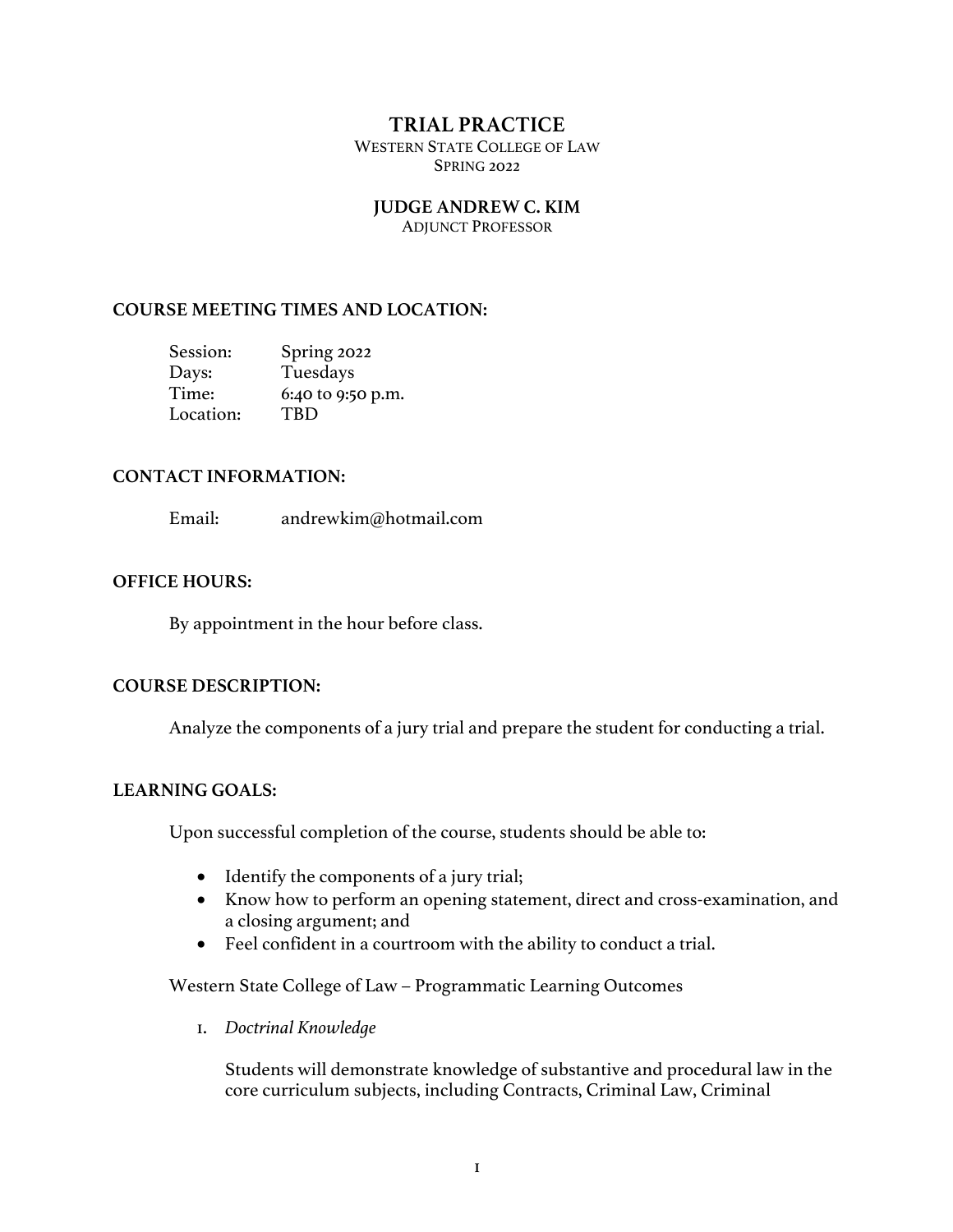Procedure, Torts, Real Property, Business Associations, Evidence, Civil Procedure, Constitutional Law, Estates, Community Property, Remedies, and Professional Responsibility.

#### 2. *Practice Skills*

Students will demonstrate the development of other law practice skills. Each student's chosen outcomes within this category will be varied based on the student's particular interests, coursework, and work experiences. They may include, but are not limited to the following topics: oral presentation and advocacy; interviewing; counseling; client service and business development; negotiations, mediation, arbitration, or other alternate dispute resolution methods; advanced legal research and writing (excluding purely academic papers and the first four (4) units earned in introductory first-year research and writing class); applied legal writing such as drafting contracts, pleadings, or other legal instruments; law practice management or the use of technology in law practice; cultural competency; collaboration or project management; financial analysis, such as account, budgeting project management, and valuation; cost benefit analysis in administrative agencies; use of technology, data analyses, or predictive coding; business strategy and behavior; pre-trial preparation or fact investigation, such as discovery, e-discovery, motion practice, assessing evidence, or utilizing experts; trial practice; professional civility and applied ethics; a law clinic that includes a classroom component; or a legal externship that includes a classroom component.

#### 3. *Legal Analysis*

Students will demonstrate the ability to identify the factual and legal issues implicated by a fact pattern and to appropriately use cases (including identifying the salient features of an appropriate precedent case, identifying legally significant similarities or differences between the precedent case and a fact pattern and explaining why those are legally significant) and rules (including the ability to connect legally significant facts in a fact pattern to the rule) to predict how a court would decide the issue. Students will also demonstrate the ability to identify and evaluate the public policies of a precedent case or rule, and be able to evaluate how public policy can impact the application of a rule to the legal issue.

#### 4. *Legal Research*

Students will demonstrate the ability to locate relevant authority using a variety of book and electronic resources, and to property cite to such legal authority.

5. *Communication*

Students will demonstrate the ability to communicate both orally and in writing in a manner appropriate to a particular task to effectively convey the author or speaker's ideas. This includes audience sensitivity in written and oral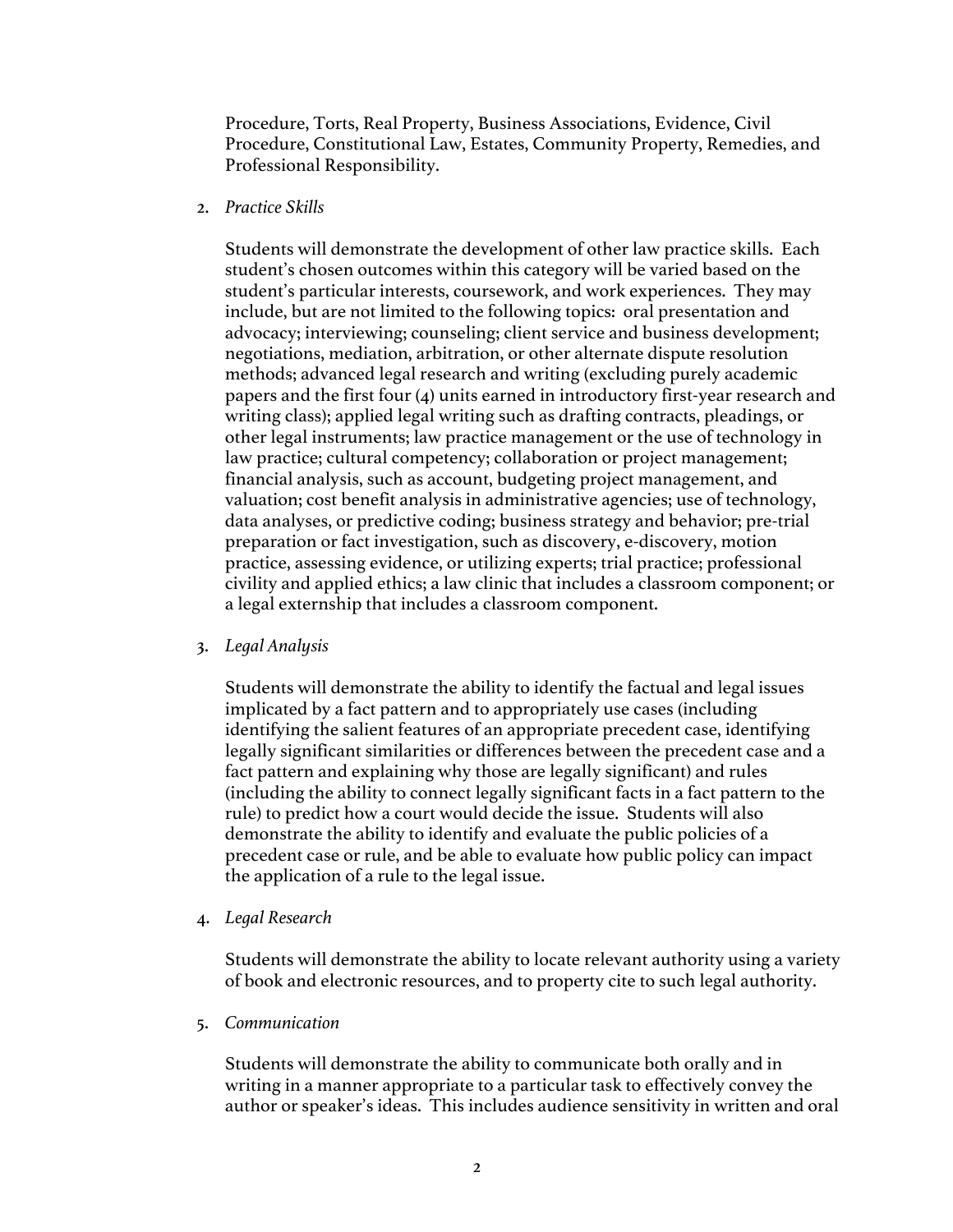communication (the ability to adopt a tone, style and level of detail appropriate to the needs, knowledge, and expertise of the audience); and basic proficiency in written communication (the ability to use the conventions of grammar, spelling, punctuation, diction and usage appropriate to the task and sufficient to convey effectively the author's ideas).

6. *Advocacy of Legal Argument*

Students will demonstrate the ability, in both oral and written formats, to evaluate the legal, economic and social strengths and weaknesses or a case and use case and statutory authority as well as public policy to persuade others. Making policy-based arguments includes the ability to identify and evaluate the public policies of a precedent case or rule and their implications, and be able to assert such appropriate arguments to support a particular application or distinction of a precedent case to a legal controversy or a particular resolution of the application of a rule to the legal controversy.

7. *Client Sensitivity and Cultural Competency*

Students will demonstrate an awareness of clients' needs and goals, including a sensitivity to clients' background and circumstances (including, but not limited to socio-economic, gender, race, ethnicity, educational, disability and/or religious background(s)), the ability to make decisions that reflect an appropriate focus on those needs and goals, and awareness that cultural issues may affect the relevance of facts and application of the law.

8. *Legal Ethics*

Students will demonstrate the ability to identify ethical issues in law practice contexts and make appropriate decisions to resolve such issues.

## **REQUIRED RESOURCES:**

Required reading materials:

- *Trial Techniques and Trials*,  $II<sup>th</sup>$  Edition by Thomas A. Mauet and Stephen D. Easton
- *Materials in Trial Advocacy*, 9<sup>th</sup> Edition by Thomas A. Mauet, Warren D. Wolfson, and Stephen D. Easton

Recommended reading materials:

• *The Visual Story: Creating the Visual Structure of Film, TV and Digital Media*, 3<sup>rd</sup> Edition by Bruce Block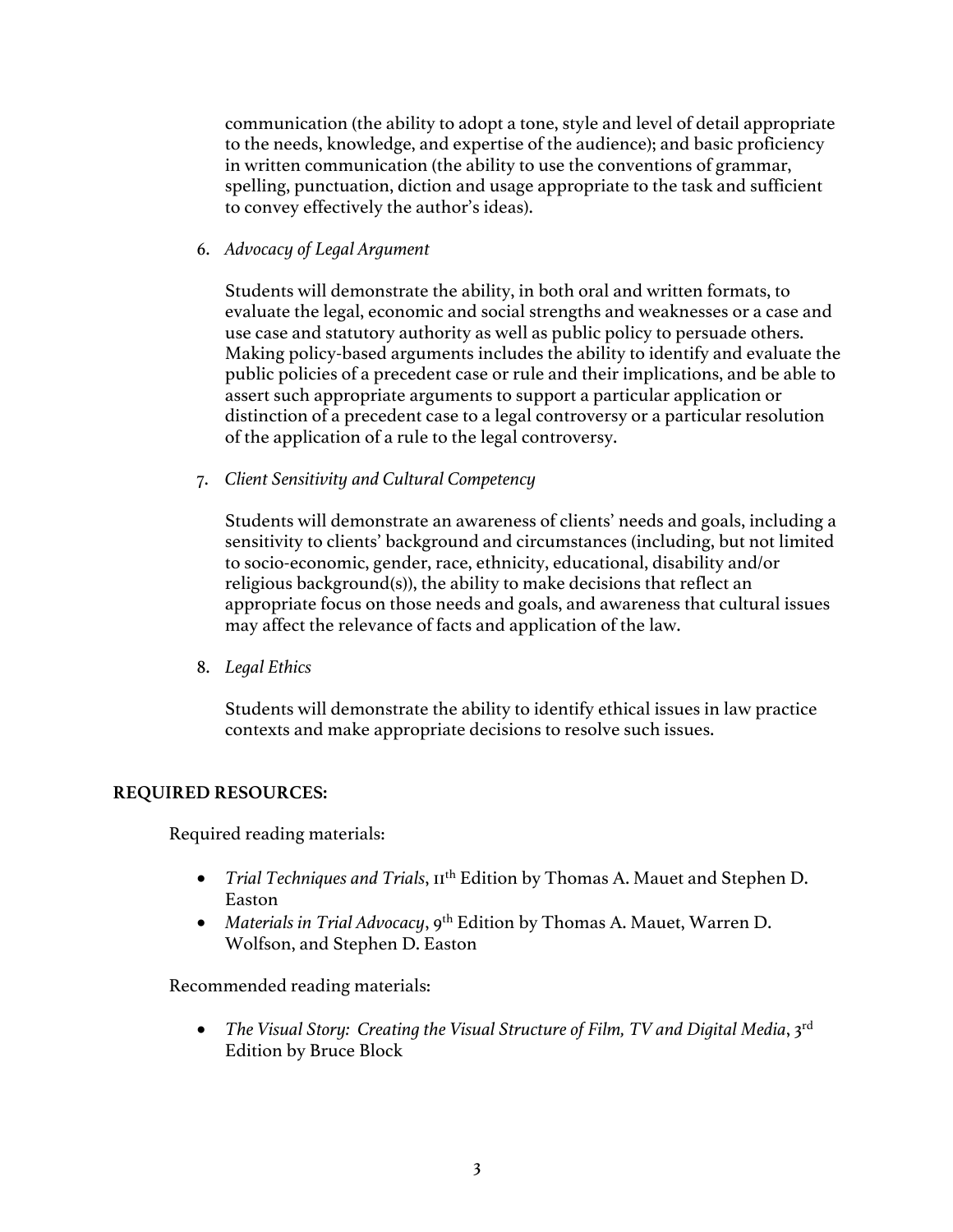### **LEARNING ACTIVITIES:**

### 1. *Attendance and Class Participation*

All students are expected to attend class each night prepared to discuss the assigned readings and participate in class exercises. In each class, any student can expect to be called upon to lead the discussion or one or more of the readings and to answer questions posed by the professor and other students. Class participation will count toward the final grade in the class. For this reason, attendance is mandatory. Only one (1) unexcused absence will be tolerated. Two or more unexcused absences may result in a student receiving a failing grade in the course. Three absences of any kind will result in a failing grade per school policy. Students are warned that the quantity of class participation is not determinative of a student's ability to earn credit for class participation; rather, the *quality* of participation is also taken into account.

#### 2. *Reading Assignments*

Unless otherwise specifically assigned, reading assignments are taken from the required resources specified above. The reading assignments listed for each class are those readings, which a student must complete *before* the class in order to be prepared for class that week. Students should expect to spend six (6) hours per week on assigned reading and preparation for class exercises.

3. *Exam*

There will be no formal final exam. Your course grade will be made up of class participation, demonstrating you have read the material and participation in class performances as well as the final mock trial.

#### **FINAL COURSE GRADES:**

Students will be evaluated based upon the following criteria: work demonstrates a mastery of the subject matter for the college level; meets all course expectations promptly; shows reasonable grasp of concepts and demonstrates ability to synthesize materials from both inside and outside the classroom; participates regularly and enthusiastically in classroom.

### **ATTENDANCE:**

The College of Law requires regular and punctual class attendance of students. Satisfactory attendance in a course means attending at least 85% of scheduled classes during the semester. The percentage of absences is intended to account for the occurrence of unplanned events. If the student has an extended illness or absence due to religious observance, special arrangements may be made with the instructor to enable student to satisfy the attendance requirement. Individual professors have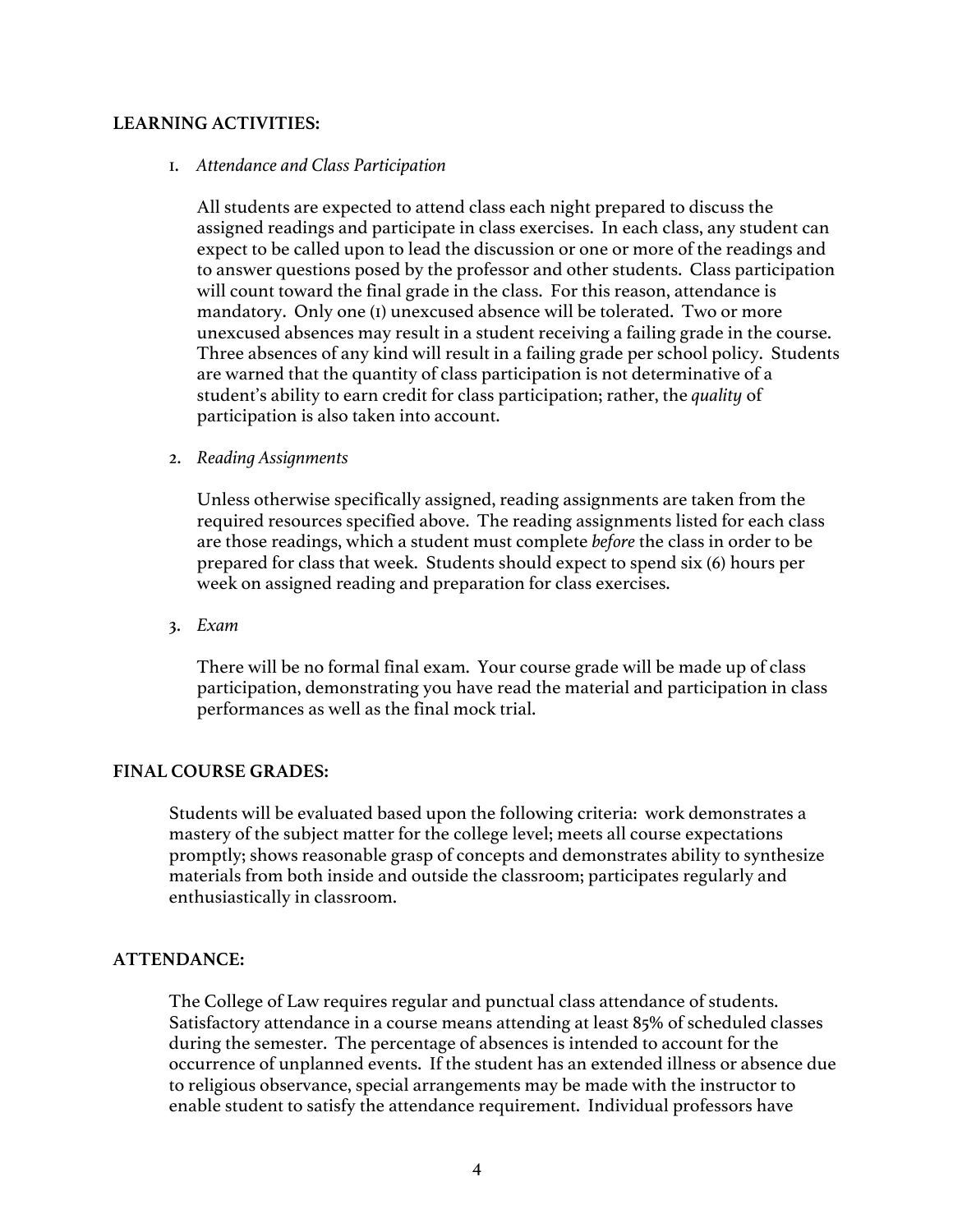discretion to require a higher percentage of attendance upon written notice to the students.

A student must attend the class for which he or she is registered. If a student fails to satisfy the attendance requirement in a required course, a limited enrollment course of an externship, the student shall be excluded from the remainder of classes or course sessions and shall receive a failing grade designated as "AF" on his or her transcript. If the course exclusion results in fewer than twelve (12) units for a full-time student or eight (8) units for a part-time student, financial aid may be affected.

#### **DISABILITY SERVICES STATEMENT:**

Western State College of Law provides accommodations to qualified students with disabilities. The Disabilities Services Office assists qualified students with disabilities in acquiring reasonable and appropriate accommodations and in supporting equal access to services, programs, and activities at Western State College of Law.

To seek reasonable accommodations, a student must contact Senior Assistant Dean Donna Espinoza, Student Services Director and Disabilities Services Coordinator, whose office is in the Student Services Suite 119. Dean Espinoza's phone number and email address are (714) 459-1117 and despinoza@wsulaw.edu. When seeking accommodations, a student should notify Dean Espinoza of his or her specific limitations and if known, his or her specific requested accommodations. Students who seek accommodations will be asked to supply medical documentation of the need for accommodation. Classroom accommodations are not retroactive, but are effective only upon the student sharing approved accommodations with the instructor or professor. Therefore, students are encouraged to request accommodations as early as feasible with Dean Espinoza to allow for time to gather necessary documentation. If you have a concern or complaint in this regard, please notify Dean Espinoza or Dean Allen Easley at aeasley@wsulaw.edu or (714) 459-1168. Complaints will be handled in accordance with the College of Law's "Policy Against Discrimination and Harassment."

## **ADDITIONAL INFORMATION:**

- 1. Please turn off all cellphones before class begins. While the professor understands that sometimes students forget to do so, it is unacceptable to actually use a cellphone during class. Students who talk on their phones during class or who text message while in class may be banished from the class and for repeated violations, may be failed.
- 2. No individualized "extra-credit" work will be permitted.
- 3. This course does involve lecture as well as in-class live presentations by the students. Students will be expected to stand in front of class and perform opening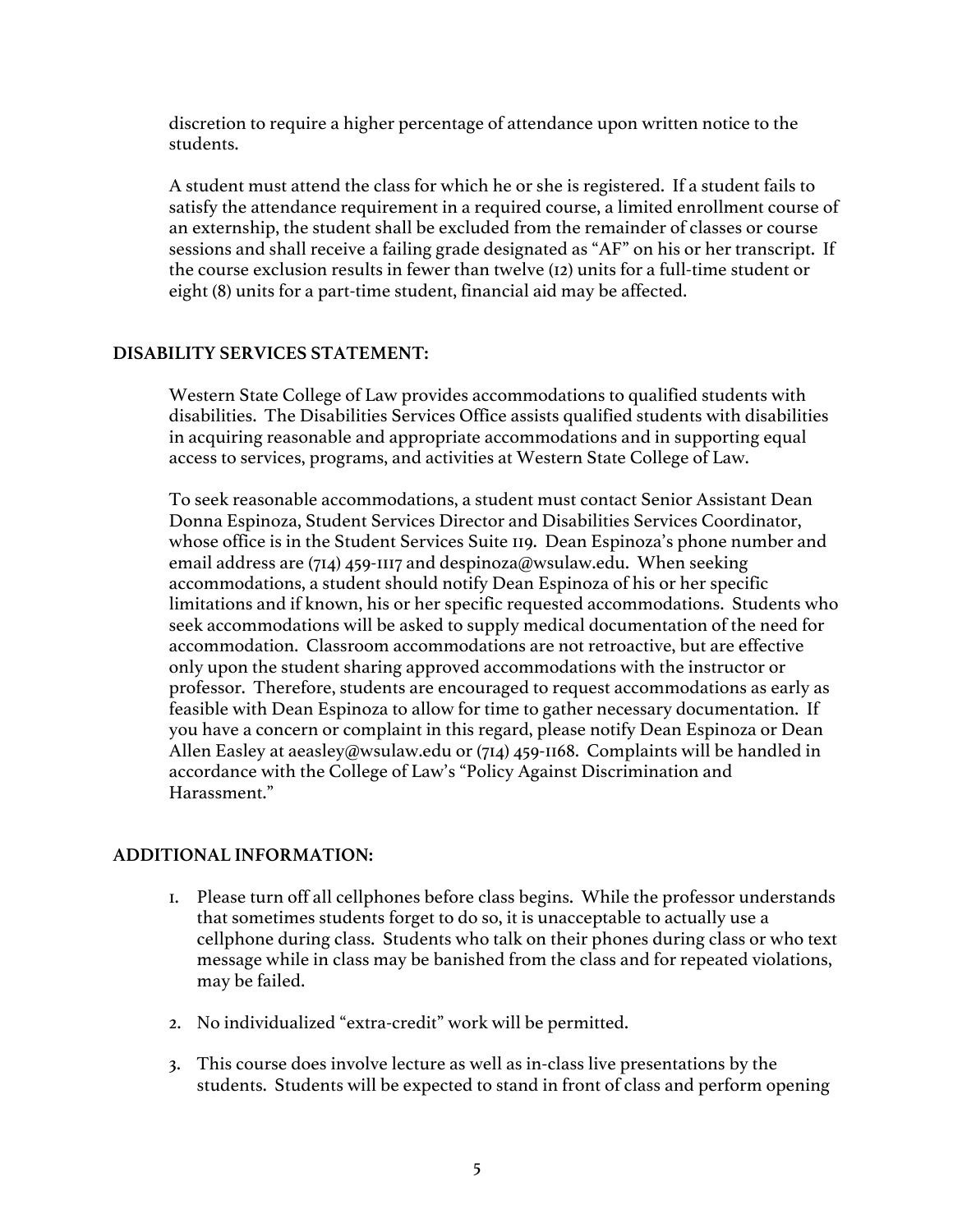statements, direct and cross-examination of witnesses, and closing arguments. A failure to perform can result in a failing grade.

# **REQUIREMENTS FOR STUDENTS IN ZOOM SESSIONS:**

- 1. Find a dedicated quiet space to attend Zoom sessions to minimize the chances that you will be disrupted during the session.
- 2. Arrive to class early and dressed as you would to attend an in-person class.
- 3. Your camera must be turned on for the duration of the class. If desired, you can use the background settings in Zoom to create an artificial background that blocks the view of your space while still allowing you to be seen on camera.
- 4. Be prepared to adjust your camera in order to be visible on-screen while presenting the mock exercises in a *standing* position.
- 5. Come prepared as you would for an in-person class. Participation in Zoom classes is as important as it is during an in-person class session.
- 6. Do not multitask stay focused on the class discussion do no wander in and out of the Zoom session.
- 7. If you miss a Zoom session or arrive late or leave early, notify the professor in advance as you would for an in-person class.
- 8. If you have connectivity issues, whether it be long-term or short-term, that impact your ability to participate (e.g., if you are limited to dial-in without video), notify your professor so other accommodations can be explored.
- 9. Do not post screenshots or recordings of any Zoom classes on social media. Such actions constitute a violation of the Student Honor Code. If you need access to a recording of the Zoom session, please contact your professor.

| <b>CLASS DATE</b> | TOPIC(S)                      | <b>READING ASSIGNMENT</b>      |
|-------------------|-------------------------------|--------------------------------|
| January 18        | Introduction, The Trial       | Chapter $I$ , pp. $I - II TTT$ |
|                   | Process, Being a Trial Lawyer |                                |
| January 25        | The Psychology of Persuasion  | Chapter 2, pp. $13 - 29$ TTT   |
|                   | Jury Selection                | Chapter 3, pp. $3I - 7I TTT$   |
| February I        | <b>Opening Statement</b>      | Chapter 4, pp. $75 - 107$ TTT  |
| February 8        | <b>Opening Statement</b>      | <b>Mock Exercises</b>          |
| February 15       | <b>Direct Examination</b>     | Chapter 5, pp. $109 - 197$ TTT |
|                   |                               | 3.3 MTA                        |
|                   |                               | 3.6 MTA                        |

# **COURSE SCHEDULE AND ASSIGNMENTS:**